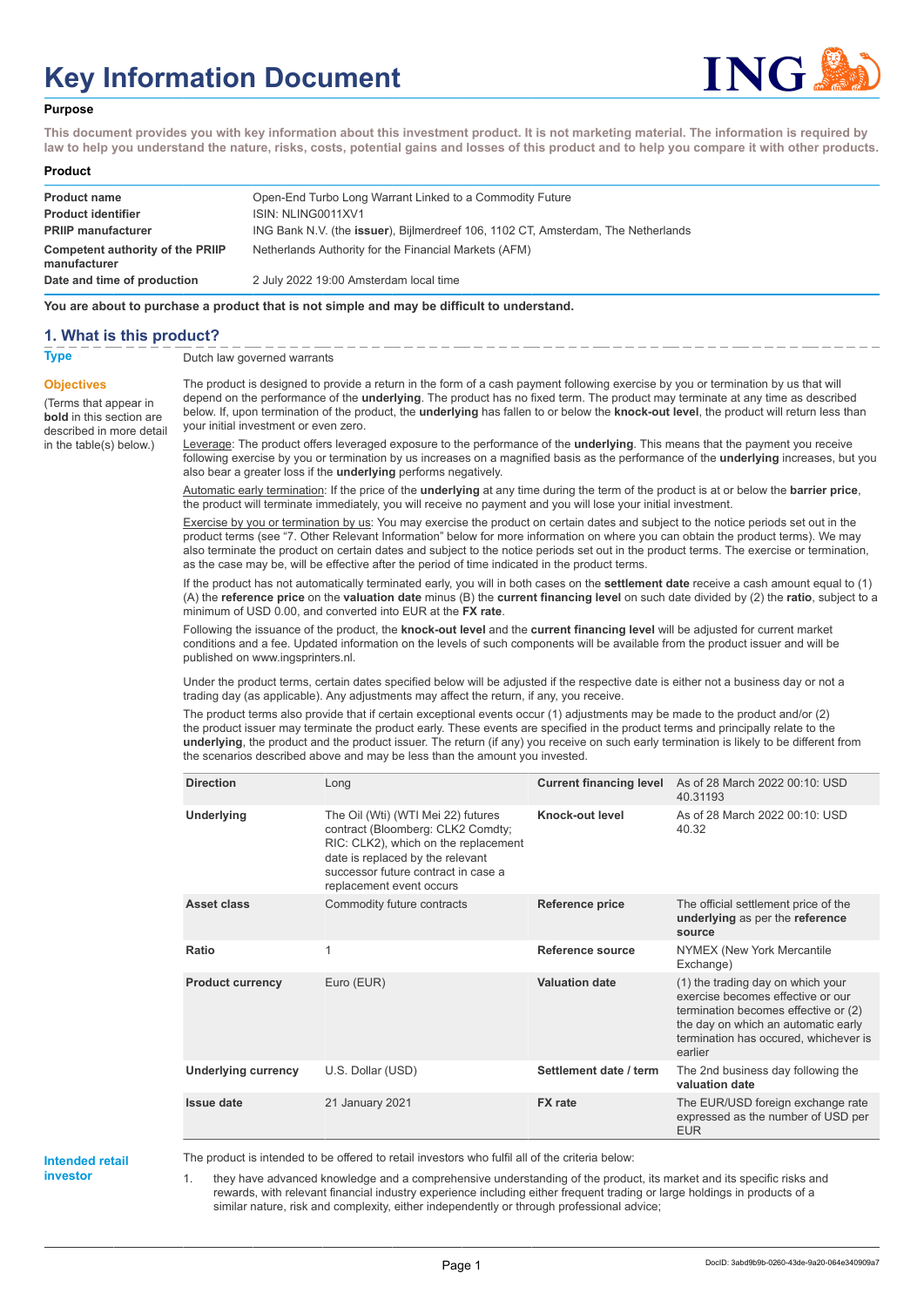- 2. they seek hedging and/or leveraged performance, expect the movement in the underlying to perform in a way that generates a favourable return, have an investment horizon of the recommended holding period specified below and understand that the product may terminate early;
- 3. they accept the risk that the issuer could fail to pay or perform its obligations under the product and they are able to bear a total loss of their investment; and
- 4. they are willing to accept a level of risk to achieve potential returns that is consistent with the summary risk indicator shown below.

The product is not intended to be offered to retail clients who do not fulfil these criteria.

## **2. What are the risks and what could I get in return?**

**Risk indicator**

**Performance scenarios**





**The risk indicator assumes you keep the product for 1 day. The actual risk can vary significantly if you cash in at an early or a later stage and you may get back less.**

The summary risk indicator is a guide to the level of risk of this product compared to other products. It shows how likely it is that the product will lose money because of movements in the markets or because we are not able to pay you.

We have classified this product as 7 out of 7, which is the highest risk class. This rates the potential losses from future performance at a very high level, and poor market conditions are very unlikely to impact our capacity to pay you.

**Be aware of currency risk:** If the currency of your account is different to the currency of this product, you will be exposed to the risk of suffering a loss as a result of the conversion of the currency of the product into the account currency. This risk is not considered in the indicator shown above. Because the product currency is different from the underlying currency, you will be exposed to the risk of suffering a loss if the underlying currency declines in value relative to the product currency.

**Be aware of currency risk:** If (i) the Underlying is traded in a different currency than EUR the unwind amount will be converted to EUR at the prevailing exchange rate which may result in a loss; or (ii) the currency of your account is different from the Currency of the product, you may be exposed to the risk of suffering a loss as a result of the conversion of the Currency of the product into the account currency. Risk (ii) above is not considered in the indicator shown above.

This product does not include any protection from future market performance so you could lose some or all of your investment.

If we are not able to pay you what is owed, you could lose your entire investment.

For detailed information about all risks relating to the product please refer to the risk sections of the prospectus and any supplements thereto as specified in the section "7. Other relevant information" below.

**Market developments in the future cannot be accurately predicted. The scenarios shown are only an indication of some of the possible outcomes based on recent returns. Actual returns could be lower.**

*Investment: EUR 10,000*

| <b>Scenarios</b>           |                                                                           | 1 day                        |  |
|----------------------------|---------------------------------------------------------------------------|------------------------------|--|
|                            |                                                                           | (Recommended holding period) |  |
| Stress scenario            | What you might get back after costs<br>Percentage return (not annualised) | EUR 6,943.34<br>$-30.57\%$   |  |
| Unfavourable scenario      | What you might get back after costs<br>Percentage return (not annualised) | EUR 8.831.66<br>-11.68%      |  |
| <b>Moderate scenario</b>   | What you might get back after costs<br>Percentage return (not annualised) | EUR 9.110.39<br>$-8.90\%$    |  |
| <b>Favourable scenario</b> | What you might get back after costs<br>Percentage return (not annualised) | EUR 9,346.31<br>$-6.54%$     |  |

The average returns shown in the above table are not annualised, which means they may not be comparable to the average returns shown in other key information documents.

This table shows the money you could get back over the next day under different scenarios, assuming that you invest EUR 10,000. The scenarios shown illustrate how your investment could perform. The recommended holding period for this product is less than one year. The figures are therefore not calculated on a per year basis, but for the recommended holding period. Figures in this section and "4. What are the costs?" are therefore not comparable with figures given for products with a recommended holding period of at least one year. The scenarios presented are an estimate of future performance based on evidence from the past on how the value of this investment varies, and are not an exact indicator. What you get will vary depending on how the market performs and how long you keep the product. The stress scenario shows what you might get back in extreme market circumstances, and it does not take into account the situation where we are not able to pay you.

This product cannot be easily cashed in. This means it is difficult to estimate how much you would get back if you cash in before the recommended holding period. You will either be unable to cash in early or you will have to pay high costs or make a large loss if you do so.

The figures shown include all the costs of the product itself, but may not include all the costs that you pay to your advisor or distributor. The figures do not take into account your personal tax situation, which may also affect how much you get back.

Buying this product holds that you think the price of the underlying will increase.

Your maximum loss would be that you will lose your investment.

## **3. What happens if ING Bank N.V. is unable to pay out?**